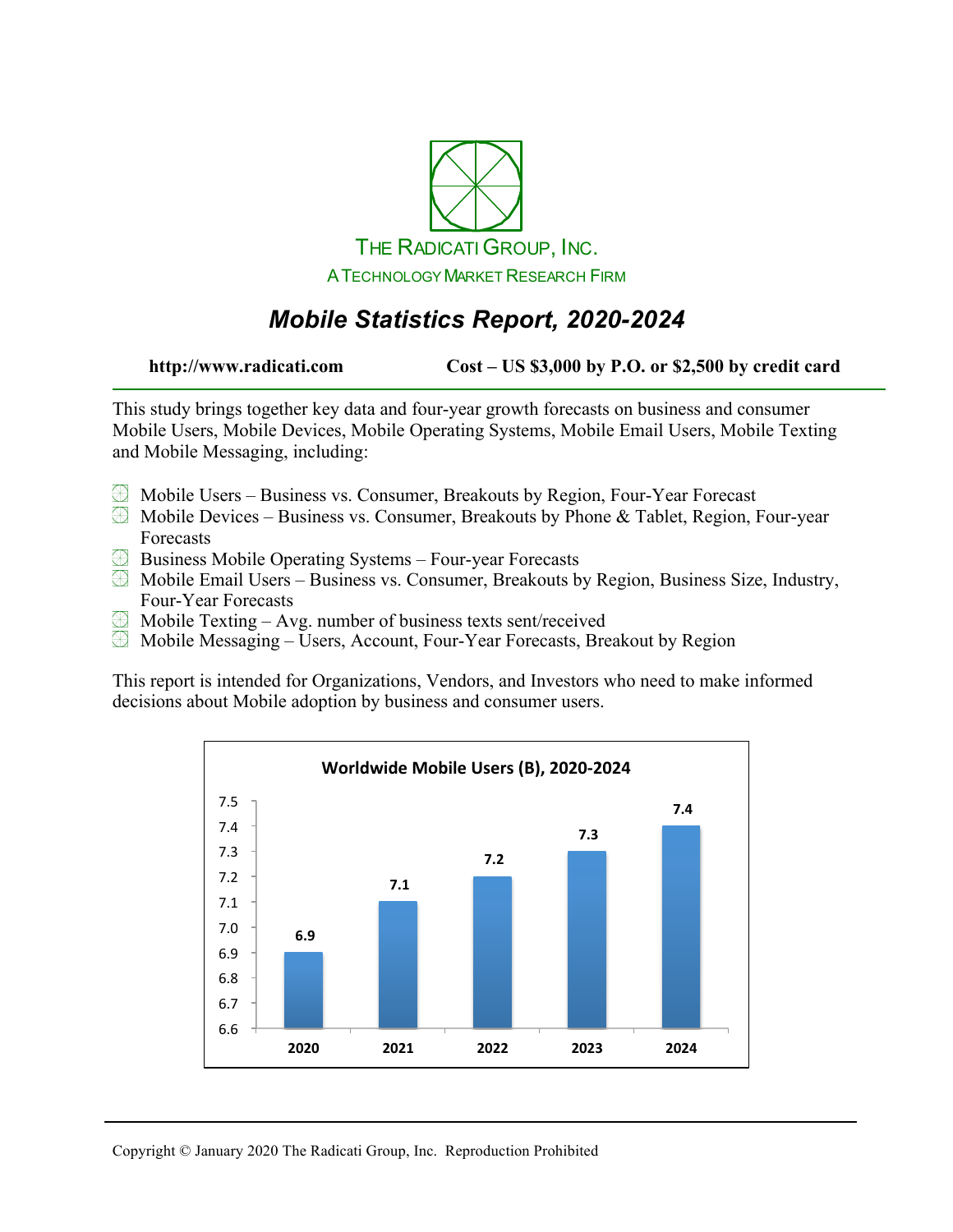### **TABLE OF CONTENTS**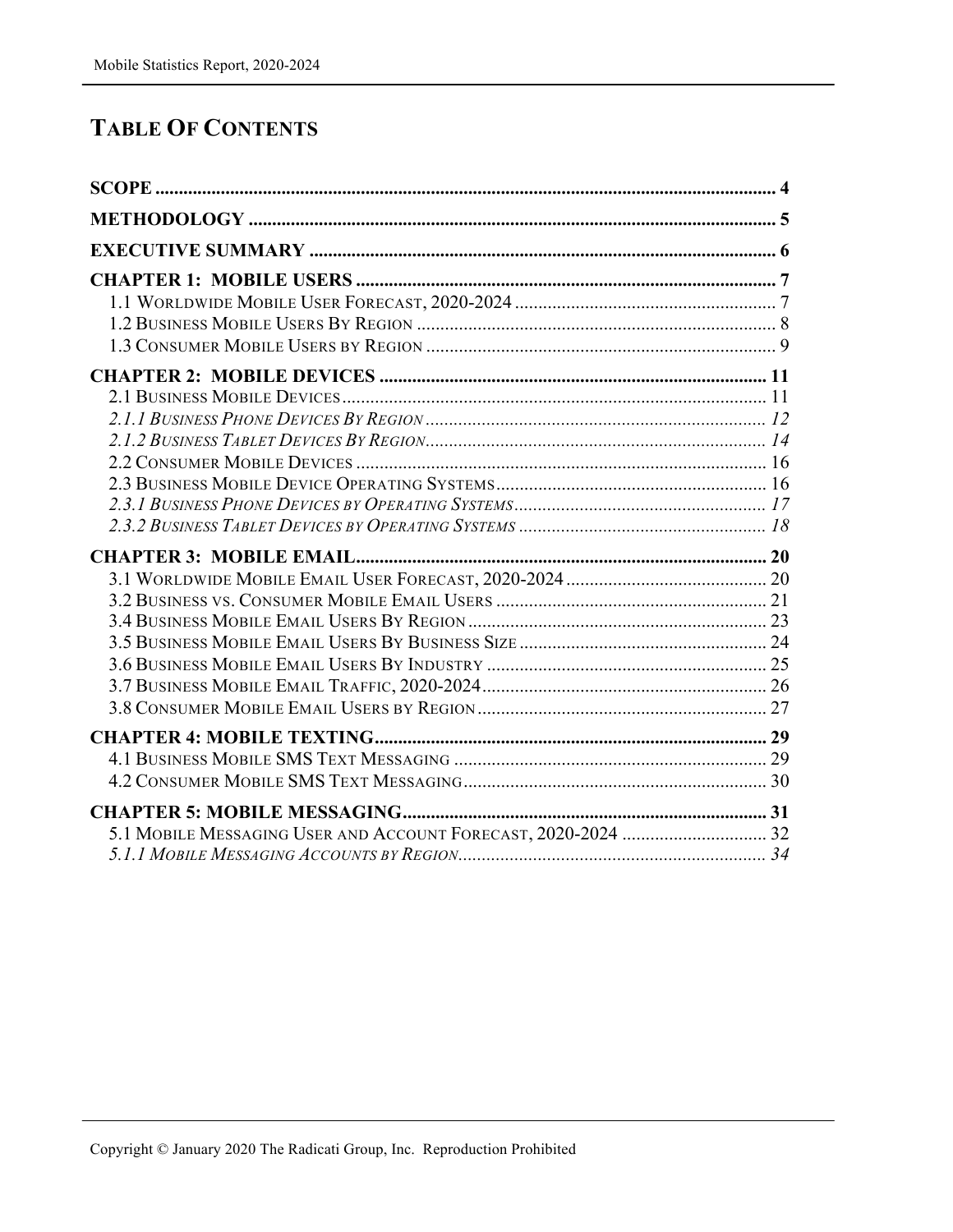#### **LIST OF TABLES**

| Table 17: Business Emails Sent/Received Per User/Day, 2020 - 2024 26         |    |
|------------------------------------------------------------------------------|----|
|                                                                              |    |
| Table 19: Business SMS Text Messages Sent & Received per User/Day, 2020-2024 | 29 |
| Table 20: Consumer SMS Text Messages Sent & Received per User/Day, 2020-2024 | 30 |
| Table 21: Worldwide Mobile Messaging User & Account Forecast, 2020-2024  32  |    |

## **LIST OF FIGURES**

| Figure 1: Business Phone Devices - Breakout by Region (M), 2020 & 2024 14         |  |
|-----------------------------------------------------------------------------------|--|
| Figure 2: Business Tablet Devices - Breakout by Region (M), 2020 & 2024 15        |  |
| Figure 3: Business Phone Devices – Breakout by Operating System, 2020 & 2024  17  |  |
| Figure 4: Business Tablet Devices – Breakout by Operating System, 2020 & 2024  19 |  |
|                                                                                   |  |
|                                                                                   |  |